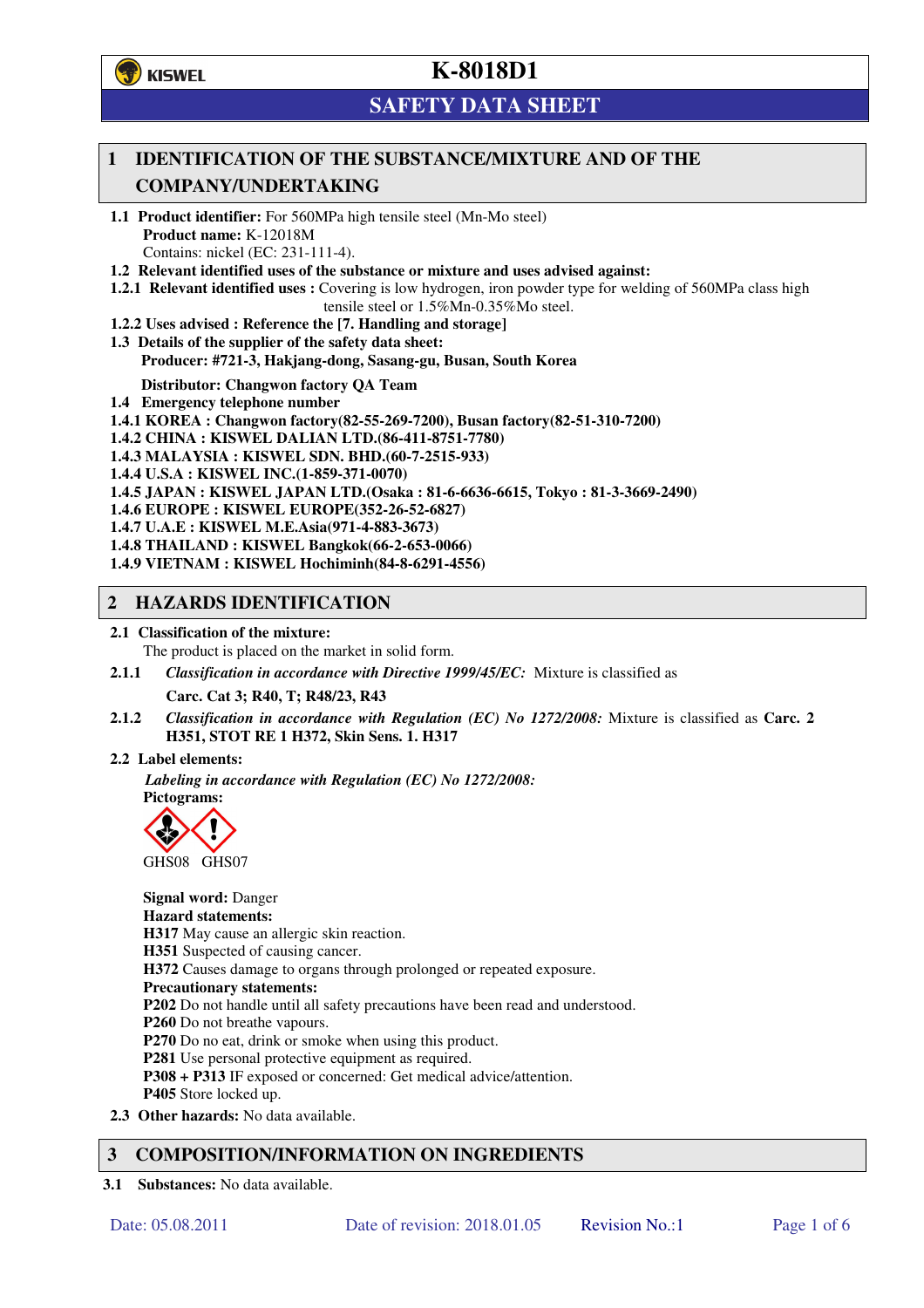# **SAFETY DATA SHEET**

|                               |           |                                    | <b>Classification</b>                            |                                                                                                                                                                |                                 |                              |                                  |                          |
|-------------------------------|-----------|------------------------------------|--------------------------------------------------|----------------------------------------------------------------------------------------------------------------------------------------------------------------|---------------------------------|------------------------------|----------------------------------|--------------------------|
| Substance name                | EC No.    | Registr.<br>$\mathbf{n}\mathbf{o}$ | 67/548/EEC                                       | <b>Hazard Class</b><br>and<br>Category<br>Code(s)                                                                                                              | <b>Hazard</b><br>state-<br>ment | Pictogram/<br>Signal<br>word | Conc.<br>$(\%)$<br><b>Volume</b> | <b>Note</b>              |
| <sup>1</sup> Ferro Silicon    |           | ۰                                  | $\overline{\phantom{a}}$                         |                                                                                                                                                                | Ξ.                              |                              | $1.0 - 3.0$                      | $\blacksquare$           |
| <sup>1</sup> Calcium fluoride | 232-188-7 |                                    |                                                  |                                                                                                                                                                | $\overline{a}$                  |                              | $3.0 - 7.0$                      | $\overline{\phantom{a}}$ |
| $1$ Iron                      | 231-096-4 | ۰                                  |                                                  |                                                                                                                                                                |                                 |                              | $65.0 - 69.0$                    | ٠                        |
| <sup>1</sup> Limestone        | 215-279-6 | ۰                                  | ٠                                                |                                                                                                                                                                | ۰                               |                              | $11.0 - 15.0$                    | ٠                        |
| $1,2$ Manganese               | 231-105-1 |                                    |                                                  |                                                                                                                                                                |                                 | ۰                            | $1.0 - 3.0$                      | $\blacksquare$           |
| $1,2$ Mica                    |           | ۰                                  |                                                  |                                                                                                                                                                |                                 |                              | $0.1 - 1.0$                      | ٠                        |
| Nickel                        | 231-111-4 |                                    | Toxic<br>Carc. Cat 3;<br>R40<br>T: R48/23<br>R43 | Carcinogenicity<br>Carc. 2<br>Specific target<br>organ toxicity -<br>repeated exposure<br><b>STOT RE1</b><br>Respiratory/skin<br>sensitisation<br>Skin Sens. 1 | H351<br>H372<br>H317            | Danger                       | $0.1 - 1.0$                      | S, 7                     |
| <sup>1</sup> Titanium dioxide | 236-675-5 |                                    |                                                  |                                                                                                                                                                |                                 |                              | $1.0 - 3.0$                      | $\blacksquare$           |
| <sup>1</sup> Sodium silicate  | 239-981-7 | ۰                                  |                                                  |                                                                                                                                                                |                                 |                              | $1.0 - 3.0$                      |                          |

#### **3.2 Mixtures:** The mixture contains dangerous substances:

<sup>1</sup>Substance is not classified in terms of Regulation (EC) No. 1272/2008 Annex VI.

<sup>2</sup>Substance with workplace exposure limits.

Note S: This substance may not require a label according to Article 17 (see section 1.3 of Annex I) (Table 3.1). This substance may not require a label according to Article 23 of Directive 67/548/EEC (see section 8 of Annex VI to that Directive) (Table 3.2).

Note 7: Alloys containing nickel are classified for skin sensitisation when the release rate of 0,5 µg Ni/cm2/week, as measured by the European Standard reference test method EN 1811, is exceeded.

\* See all the hazard statements in chapter 16.

## **4 FIRST AID MEASURES**

**4.1 Description of first aid measures:** 

**In case of respiratory exposure**: Remove to fresh air and keep at rest. If breathing is difficult or has stopped, administer artificial respiration as necessary. Seek medical attention.

**In case of skin contamination**: Wash contaminated area thoroughly with soap and water. Remove and wash contaminated clothing. If a persistent rash or irritation occurs, seek medical attention.

 **In case of intrusion into eye**: Immediately flush eyes with large amounts of running water for at least 15 minutes, lifting the upper and lower eyelids. Get medical attention.

**In case of oral intake**: Ingestion is considered unlikely due to product form. However, if swallowed do not induce vomiting. Seek medical attention. Advice to doctor: treat symptomatically.

- **4.2 Most important symptoms and effects, both acute and delayed:** No data available.
- **4.3 Indication of any immediate medical attention and special treatment needed:** No data available.

#### **5 FIREFIGHTING MEASURES**

**5.1 Extinguishing media:** 

**Suitable extinguishing media:** Carbon dioxide, dry chemical, water spray. Use extinguishing media appropriate for surrounding fire.

**Unsuitable extinguishing media:** No data available.

**5.2 Special hazards arising from the substance or mixture:** Fire may produce irritating or poisonous gases.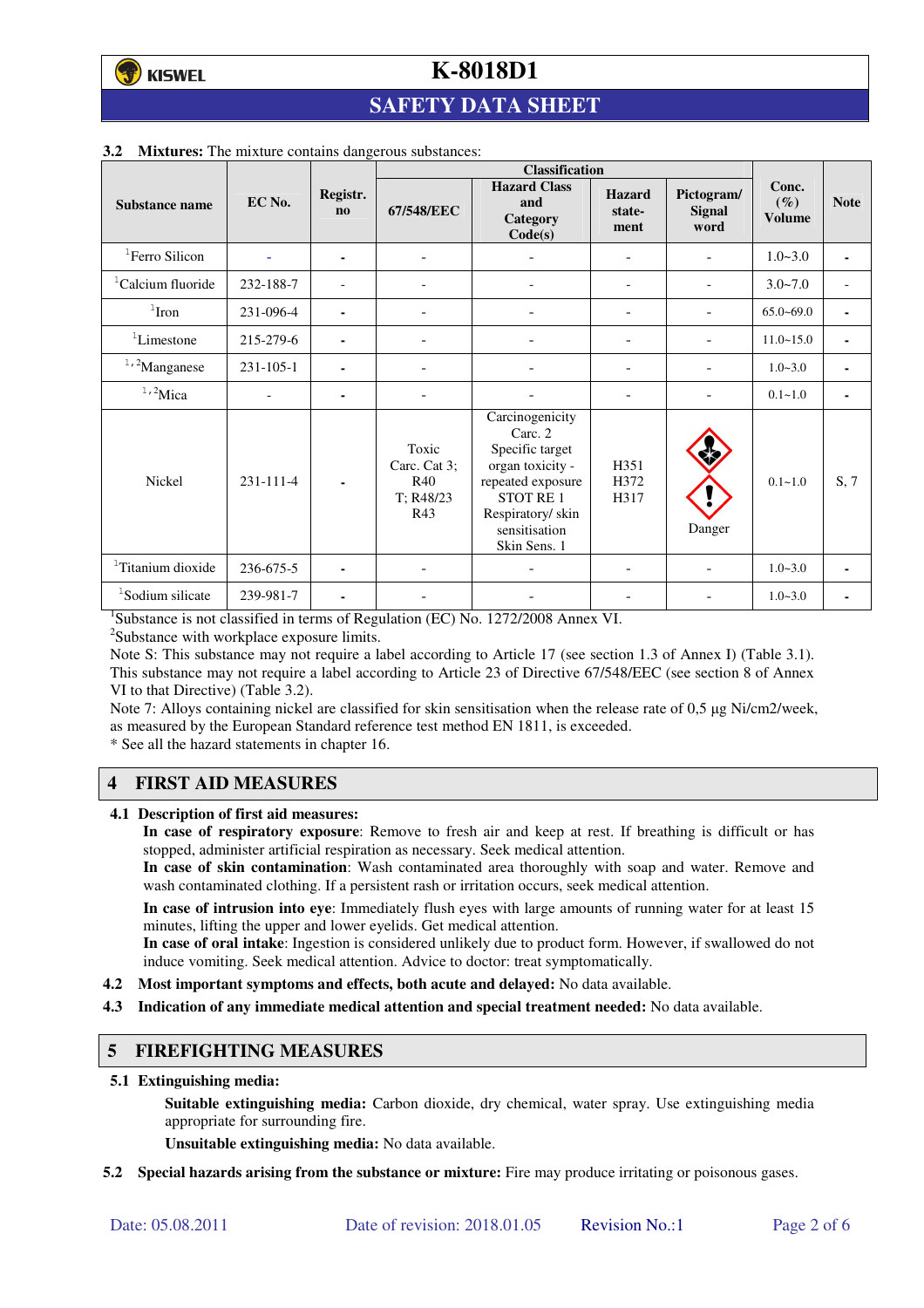

**SAFETY DATA SHEET** 

**5.3 Advice for firefighters:** In the event of a fire, wear self-contained breathing apparatus and protective clothing.

## **6 ACCIDENTAL RELEASE MEASURES**

**6.1 Personal precautions, protective equipment and emergency procedures:** 

**For non-emergency personnel:** Wear appropriate personal protective equipment as specified in Section 8. Ensure adequate ventilation**.** 

**For emergency responders:** No data available.

**6.2 Environmental precautions:** Avoid dispersal of spilled material and contact with soil, ground and surface water, drains and sewers.

**Methods and material for containment and cleaning up:** Take up mechanically. Collect the material in labeled containers and dispose of according to local and regional authority requirements.

**6.3 Reference to other sections:** See Section 7 for information on safe handling. See Section 8 for information on personal protection equipment. See Section 13 for disposal information.

### **7 HANDLING AND STORAGE**

- **7.1 Precautions for safe handling:** Welding may produce fumes and gases hazardous to health. Avoid breathing these fumes and gases. Use adequate ventilation. Keep away from sources of ignition. Avoid contact with skin, eyes and clothing. Do not eat, drink and smoke in work areas.
- **7.2 Conditions for safe storage, including any incompatibilities**: Store in cool, dry and well-ventilated place. Keep away from incompatible materials. Keep away from heat and open flame.
- **7.3 Specific end use(s):** No data available.

### **8 EXPOSURE CONTROLS/PERSONAL PROTECTION**

**8.1 Control parameters:** Exposure limits were not established for this product.

Workplace exposure limits for substances contained in the mixture are listed in *EH40/2005* Workplace exposure limits:

|                             | <b>CAS</b> number | Workplace exposure limit                   |                   |                                                             |                   |                 |  |
|-----------------------------|-------------------|--------------------------------------------|-------------------|-------------------------------------------------------------|-------------------|-----------------|--|
|                             |                   | Long-term<br>exposure limit<br>(8-hour TWA |                   | <b>Short-term exposure</b><br>limit<br>$(15\text{-minute})$ |                   | <b>Comments</b> |  |
| <b>Substance</b>            |                   |                                            |                   |                                                             |                   |                 |  |
|                             |                   |                                            |                   |                                                             |                   |                 |  |
|                             |                   |                                            | reference period) |                                                             | reference period) |                 |  |
|                             |                   | ppm                                        | mg.m <sup>3</sup> | ppm                                                         | mg.m <sup>3</sup> |                 |  |
| Chromium                    | 7440-47-3         |                                            | 0.5               |                                                             |                   |                 |  |
| Limestone/Calcium carbonate | 1317-65-3         |                                            |                   |                                                             |                   |                 |  |
| Total inhalable             |                   |                                            | 10                |                                                             |                   |                 |  |
| Respirable                  |                   |                                            | 4                 |                                                             |                   |                 |  |
| Manganese and its inorganic |                   |                                            |                   |                                                             |                   |                 |  |
| compounds (as Mn)           |                   |                                            | 0.5               |                                                             |                   |                 |  |
| Mica                        | 12001-26-2        |                                            |                   |                                                             |                   |                 |  |
| Total inhalable             |                   |                                            | 10                |                                                             |                   |                 |  |
| Respirable                  |                   |                                            | 0.8               |                                                             |                   |                 |  |
| Titanium dioxide            | 13463-67-7        |                                            |                   |                                                             |                   |                 |  |
| Total inhalable             |                   |                                            | 10                |                                                             |                   |                 |  |
| Resirable                   |                   |                                            | 4                 | $\overline{\phantom{a}}$                                    |                   |                 |  |
| Iron oxide, fume (as Fe)    | 1309-37-1         |                                            | 5                 |                                                             | 10                |                 |  |

\*A skin notation assigned to the OEL identifies the possibility of significant uptake through the skin.

- **8.2 Exposure controls:** Do not eat, drink and smoke. Immediately remove all contaminated clothing. Wash hands before breaks and at the end of work.
- **8.2.1 Appropriate engineering controls:** Use local exhaust ventilation during all welding operations.

**8.2.2 Individual protection measures, such as personal protective equipment:**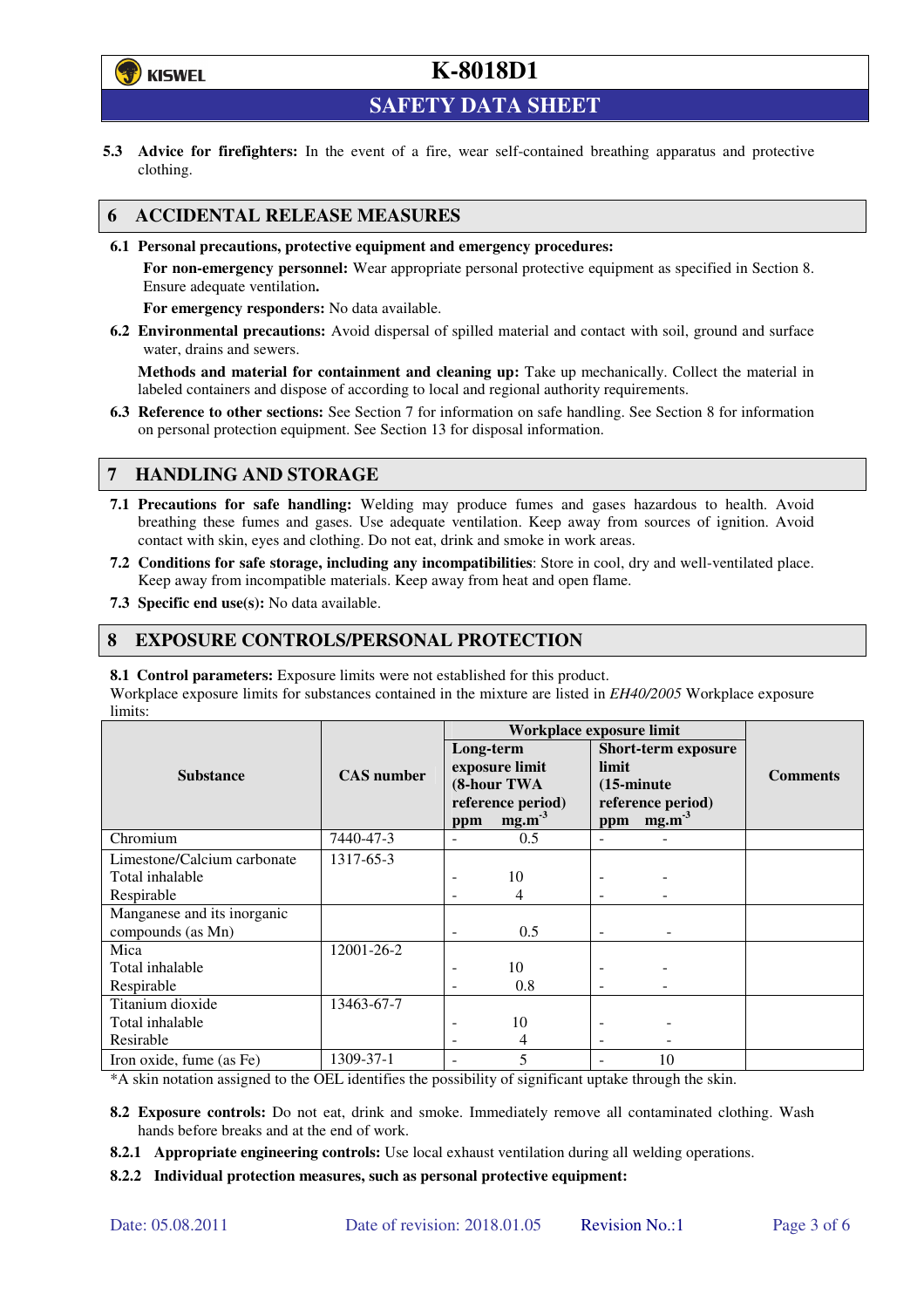

**SAFETY DATA SHEET** 

**8.2.2.1 Eye/face protection:** Always wear eye protection during welding operations, helmet and/or face shield with filter lens.

#### **8.2.2.2 Skin protection:**

**Hand protection:** Wear appropriate protective (welding) gloves during welding. **Other:** Wear appropriate protective clothing and boots.

- **8.2.2.3 Respiratory protection:** If ventilation is insufficient, use appropriate respirator or self-contained breathing apparatus.
- **8.2.2.4 Thermal hazards:** No data available.
- **8.2.3 Environmental exposure controls:** Do not allow to enter sewers, surface and ground water.

### **9 PHYSICAL AND CHEMICAL PROPERTIES**

#### **9.1 Information on basic physical and chemical properties:**

| эт тигериштери он ошис рнужки ини сисписит ргорегием |                          |
|------------------------------------------------------|--------------------------|
| Appearance:                                          | solid (metal rod)        |
| Odour:                                               |                          |
| <b>Odour threshold:</b>                              |                          |
| pH:                                                  |                          |
| <b>Melting point/freezing point:</b>                 | -                        |
| Initial boiling point and boiling range:             | $\overline{a}$           |
| <b>Flash point:</b>                                  |                          |
| <b>Evaporation rate:</b>                             |                          |
| <b>Flammability (solid, gas):</b>                    |                          |
| <b>Upper/lower flammability or explosive limits:</b> | $\overline{\phantom{a}}$ |
| Vapour pressure:                                     | ۰                        |
| Vapour density:                                      |                          |
| <b>Relative density:</b>                             |                          |
| Solubility(ies):                                     |                          |
| Partition coefficient: n-octanol/water:              | $\overline{a}$           |
| <b>Auto-ignition temperature:</b>                    | ۰                        |
| <b>Decomposition temperature:</b>                    |                          |
| <b>Viscosity:</b>                                    |                          |
| <b>Explosive properties:</b>                         | ٠                        |
| <b>Oxidising properties:</b>                         | -                        |
|                                                      |                          |

**9.2 Other information:** No data available.

### **10 STABILITY AND REACTIVITY**

**10.1 Reactivity:** No data available.

- **10.2 Chemical stability:** The product is stable under normal conditions. When using it may produce dangerous fumes and gases.
- **10.3 Possibility of hazardous reactions:** No data available.
- **10.4 Conditions to avoid:** Avoid contact with incompatible materials.
- **10.5 Incompatible materials:** Acids, bases, oxidizing agents.
- **10.6 Hazardous decomposition products:** Metal oxide fumes and gases are produced during welding.

## **11 TOXICOLOGICAL INFORMATION**

#### **11.1 Information on toxicological effects:**

The mixture may cause an allergic skin reaction. It is suspected of causing cancer. It causes damage to organs through prolonged or repeated exposure.

## **12 ECOLOGICAL INFORMATION**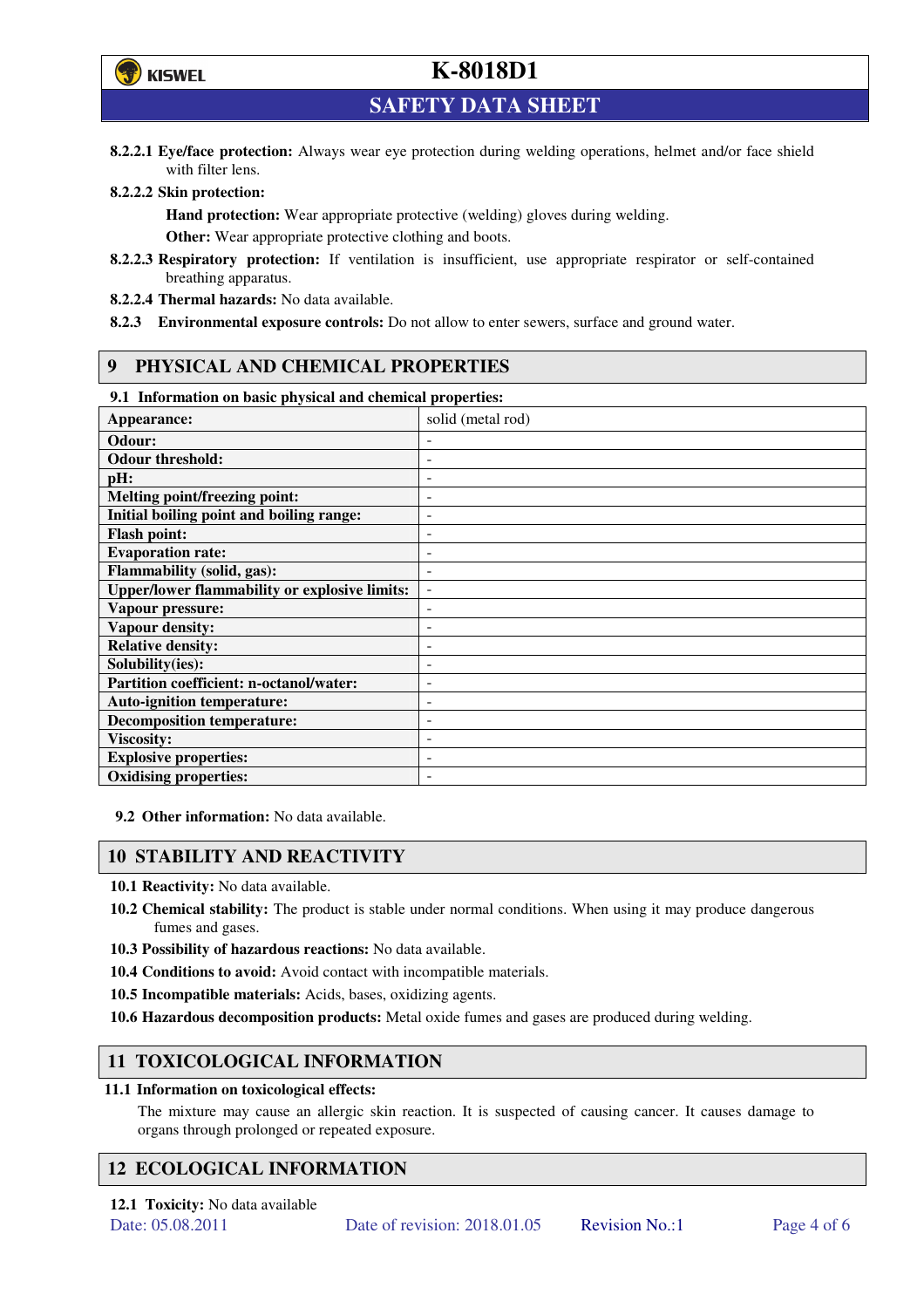

 $\overline{a}$ 

# **K-8018D1**

## **SAFETY DATA SHEET**

- **12.2 Persistence and degradability:** No data available.
- **12.3 Bioaccumulative potential:** No data available.
- **12.4 Mobility in soil:** No data available.
- **12.5 Results of PBT and vPvB assessment:** No data available.
- **12.6 Other adverse effects:** No data available.

### **13 DISPOSAL CONSIDERATIONS**

**13.1 Waste treatment methods:** Dispose off in accordance with local and national regulations.

### **14 TRANSPORT INFORMATION**

**14.1 ADR/RID/ADN:** The mixture is not subject to international regulations on transport of dangerous goods.

| UN number:                            | - |
|---------------------------------------|---|
| UN proper shipping name:              | - |
| Transport hazard class(es):           | - |
| <b>Packing group:</b>                 | - |
| <b>Environmental hazards:</b>         | - |
| <b>Special precautions for user:</b>  | - |
| <b>Transport in bulk according to</b> |   |
| Annex II of MARPOL73/78 and the       | - |
| <b>IBC</b> Code:                      |   |

**14.2 IMDG:** The mixture is not subject to international regulations on transport of dangerous goods.

**14.3 ICAO/IATA:** The mixture is not subject to international regulations on transport of dangerous goods.

### **15 REGULATORY INFORMATION**

**15.1 Safety, health and environmental regulations/legislation specific for the substance or mixture:** There are restrictions for nickel under Title VIII of REACH Regulation.

Annex XVII to Regulation (EC) No 1907/2006 - Restrictions on the manufacture, placing on the market and use of certain dangerous substances, mixtures and articles:

Nickel CAS No 7440-02-0 EC No 231-111-4 and its compounds:

1. Shall not be used: (a) in any post assemblies which are inserted into pierced ears and other pierced parts of the human body unless the rate of nickel release from such post assemblies is less than  $0.2 \mu$ g/cm  $2$ /week (migration limit); (b) in articles intended to come into direct and prolonged contact with the skin such as: earrings, — necklaces, bracelets and chains, anklets, finger rings, — wrist-watch cases, watch straps and tighteners, — rivet buttons, tighteners, rivets, zippers and metal marks, when these are used in garments, if the rate of nickel release from the parts of these articles coming into direct and prolonged contact with the skin is greater than 0,5 µg/cm 2 / week. (c) in articles referred to in point (b) where these have a non-nickel coating unless such coating is sufficient to ensure that the rate of nickel release from those parts of such articles coming into direct and prolonged contact with the skin will not exceed 0,5 µg/cm 2 / week for a period of at least two years of normal use of the article.

2. Articles which are the subject of paragraph 1 shall not be placed on the market unless they conform to the requirements set out in that paragraph.

3. The standards adopted by the European Committee for Standardisation (CEN) shall be used as the test methods for demonstrating the conformity of articles to paragraphs 1 and 2.

Corrigendum to Regulation (EC) No 1907/2006 of the European Parliament and of the Council of 18 December 2006 concerning the Registration, Evaluation, Authorization and Restriction of Chemicals (REACH), establishing a European Chemicals Agency, amending Directive 1999/45/EC and repealing Council Regulation (EEC) No 793/93 and Commission Regulation (EC) No 1488/94 as well as Council Directive 76/769/EEC and Commission Directives 91/155/EEC, 93/67/EEC, 93/105/EC and 2000/21/EC (OJ L 396, 30.12.2006);